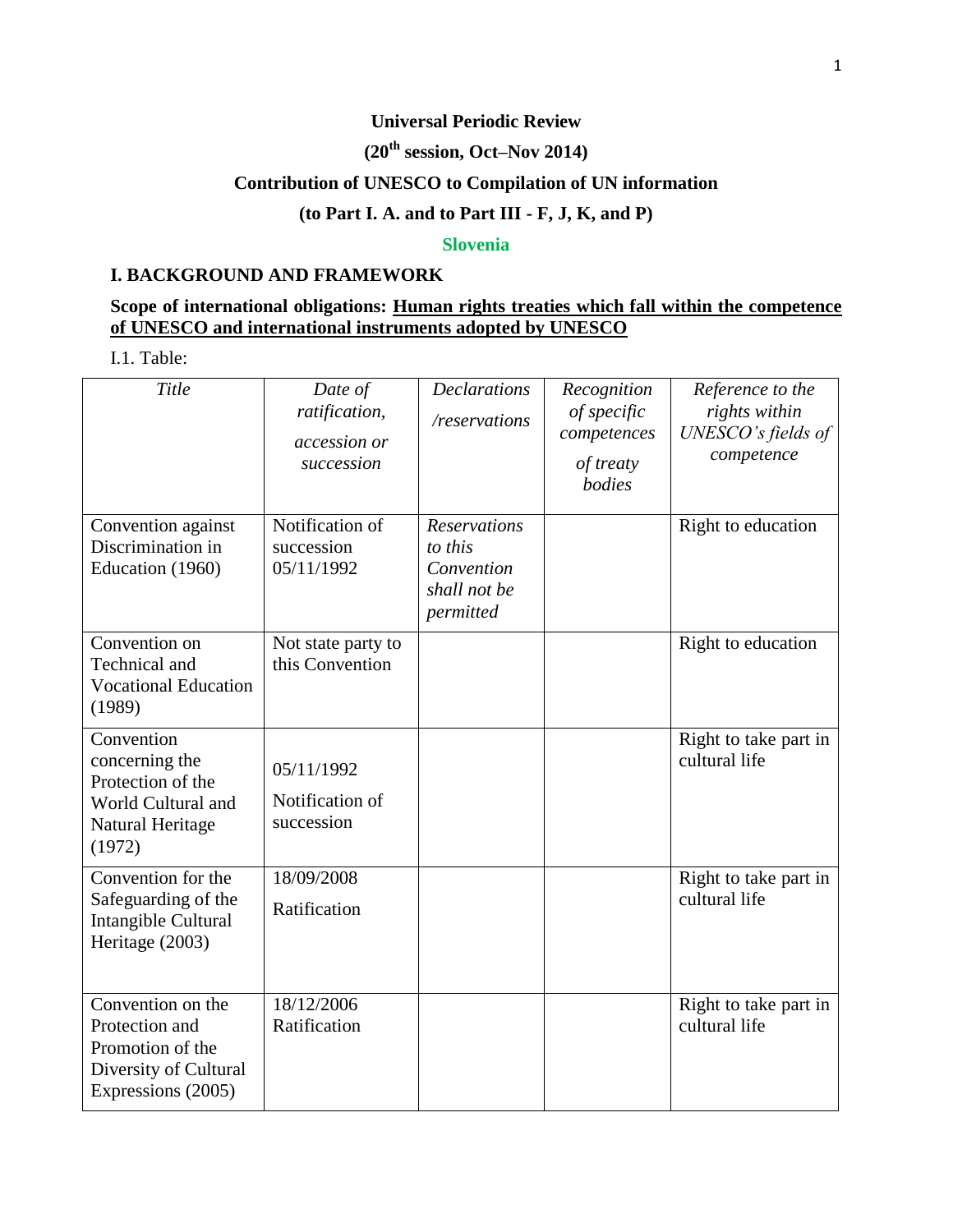### **II. Input to Part III. Implementation of international human rights obligations, taking into account applicable international humanitarian law to items F, J, K, and P**

#### **Right to education**

#### **Constitutional Framework:**

2. The 1991 Constitution of the Republic of Slovenia<sup>1</sup>, as amended in 2006, guarantees the right to education under Part II on Human rights and fundamental freedoms in **Articles 57 to 58**. It provides for freedom of education, compulsory basic education, obligation of the State to finance compulsory schooling from public funds, obligation of the State to create opportunities for citizens to obtain a proper education (**Article 57**) and for autonomy of universities and state institutions of higher education (**Article 58**). The Constitution also provides that parents have the right and duty to educate their children (**Article 54**). The right to education of disabled people is also guaranteed (**Article 52**). In addition, the Constitution guarantees special rights to autochthonous Italian and Hungarian national communities. Pursuant to the relevant law "these two national communities and their members have the right to education in their own languages, as well as the right to establish and develop such education and schooling. The Geographic areas in which bilingual schools are compulsory are established by law (**Article 64**)". The Constitution also provides that "the status and special rights of the Romany community living in Slovenia shall be regulated by law." (**Article 65**).

3. Moreover, **Article 14** of the Constitution stipulates that "everyone shall be guaranteed equal human rights and fundamental freedoms irrespective of national origin, race, sex, language, religion, political or other conviction, material standing, birth, education, social status or any other personal circumstance. All are equal before the law."

4. In addition, "pursuing to **Article 8** of the Constitution of the Republic of Slovenia (under Part I on General provisions) which provides for direct application of international treaties, the Convention against Discrimination in Education became, after its ratification and publication (Slovenia notified succession to the Convention in 1992),<sup>2</sup> part of Slovenia's national law and legal order. Provisions of the Convention may thus be invoked directly in cases before administrative and judicial organs in Slovenia. The provisions of the Convention that may not be applied directly unless additional regulations and measures are adopted by the State, represent an international obligation and the State must adopt relevant national regulations.<sup>3,,4</sup>

#### **Legislative Framework:**

 $\overline{\phantom{a}}$ 

5. The basic legislative framework for education in Slovenia is made up of:

<sup>&</sup>lt;sup>1</sup> <http://www.dz-rs.si/index.php?id=351&docid=25&showdoc=1> (Accessed March 2011)

<sup>&</sup>lt;sup>2</sup> *Official Gazette of the Republic of Slovenia* 15-86/92 (RS 54/1992).

<sup>&</sup>lt;sup>3</sup> See also Official Gazette of the Republic of Slovenia 40/97 and Constitutional Court Decision VI, 86 – opinion no. Rm-1/97 of 5 June 1997.

<sup>&</sup>lt;sup>4</sup> Report submitted by Slovenia to UNESCO in 2007 within the framework of the seventh consultation of the

Member States on the implementation of the Convention and Recommendation against Discrimination in Education, p. 4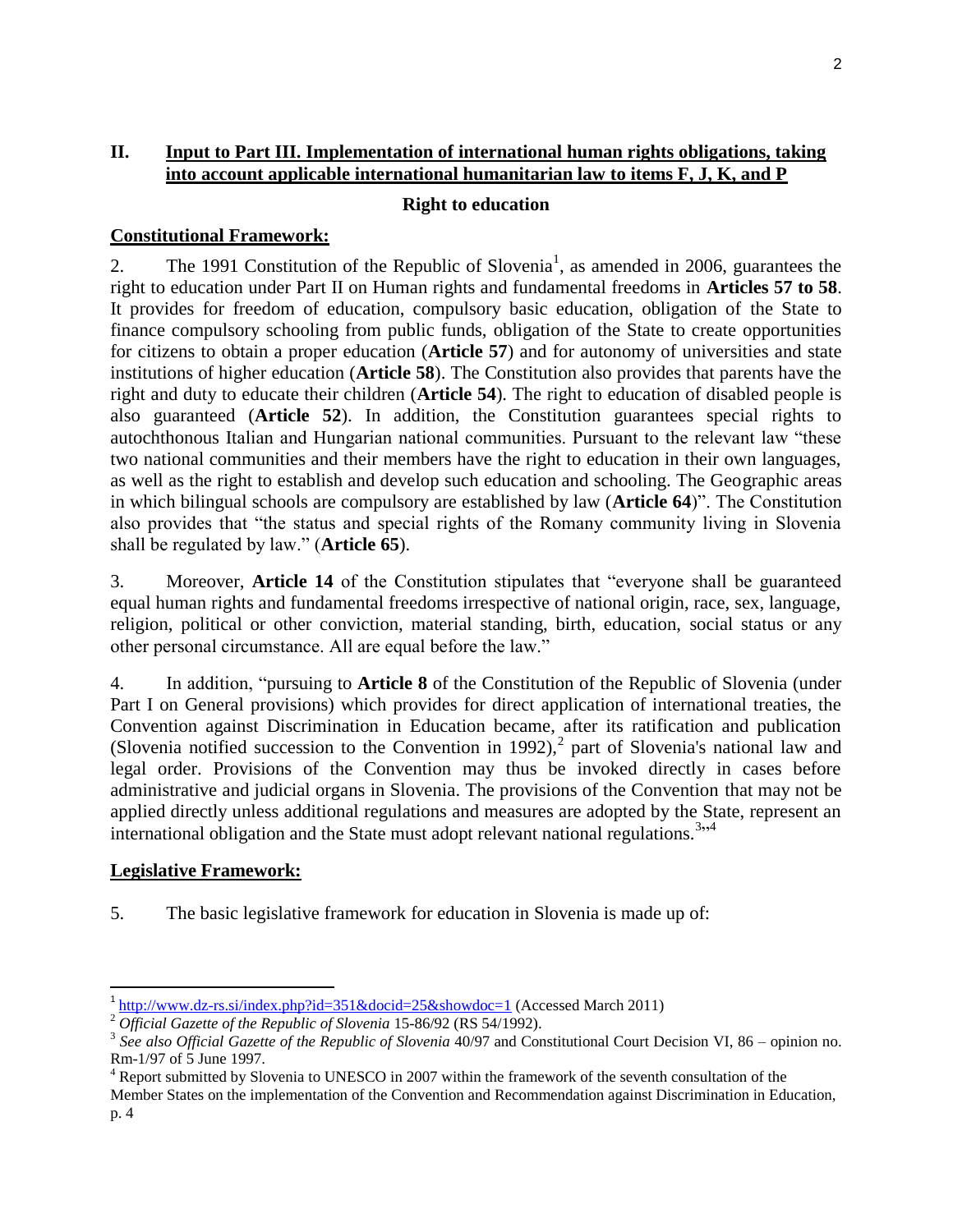- **1996 Organisation and Financing of Education Act<sup>5</sup> (as amended in 2007) (provides** for organisation, conditions for carrying out educational activities and funding of education);
- **1996 Preschool Institutions Act<sup>6</sup> (**"Preschool education in preschool centres is not compulsory. Preschool centres are attended by children aged one to six.")<sup>7</sup>;
- **1996 Elementary School Act<sup>8</sup>** (as amended in 2007) ("Compulsory basic education is divided in three three-year periods and includes children aged six to fifteen.[…] The Elementary School Act also specifies the rights of national minorities, supplementary education for children of Slovenian emigrants and workers abroad, rights of the Roma community, foreign nationals and children with special needs."<sup>9</sup>);
- **2006 Vocational Education Act** (as amended in 2006) **(**"Secondary vocational education lasts for three years and concludes with a final examination. After having successfully passed the final examination, students may continue their education in vocational/technical education programmes (two years) […]. Secondary technical education and training lasts four years and is concluded by the vocational *matura*. The vocational *matura* enables students to enrol in vocational and professional colleges and, by passing an additional examination under the general *matura*, to certain university programmes." $^{10}$ );
- **1996 Gimnazije Act <sup>11</sup>** (as amended in 2006) ("The general upper secondary school (*gimnazija*) lasts four years, offers general education and is concluded by the general *matura*. A successfully completed general *matura* allows students to enrol in any higher education programme. If a student does not pass the general *matura*, he/she may enrol in a vocational course concluded by the vocational *matura*."<sup>12</sup>);
- **Post-secondary vocational education Act**<sup>13</sup> ("These are two years programmes. After completing all obligations of the post-secondary vocational programme a student obtains a state-approved education and a diploma. A student that completes the obligations of a training programme or of a portion thereof obtains a state-approved education and a certificate". $^{14}$ );

l

<sup>5</sup> <http://www.unesco.org/education/edurights/media/docs/a36b2378af3f193c33cdfc3eb7044b55d326c81e.pdf>

<sup>&</sup>lt;sup>6</sup> <http://www.unesco.org/education/edurights/media/docs/82592c7344e1be4d6f635cfa0998e357a9fd29df.pdf>

 $\frac{7}{10}$  National report submitted by Slovenia to UNESCO in 2007 within the framework of the  $7<sup>th</sup>$  consultation of the Member States on the implementation of the Convention and Recommendation against Discrimination in Education,  $\frac{p.6}{8.14}$ 

<http://www.unesco.org/education/edurights/media/docs/e8a5e9be1fcacc34981c772e937360ab27278f42.pdf>

<sup>&</sup>lt;sup>9</sup> National report submitted by Slovenia to UNESCO in 2007 within the framework of the seventh consultation of the Member States on the implementation of the Convention and Recommendation against Discrimination in Education, p. 6

 $10$  Ibid, pp. 6-7

<sup>11</sup> http://www.<u>unesco.org/education/edurights/media/docs/8968d143cb9929d9b88d96e7df45896a6d51b84b.pdf</u>

<sup>&</sup>lt;sup>12</sup> National report submitted by Slovenia to UNESCO in 2007 within the framework of the seventh consultation of the Member States on the implementation of the Convention and Recommendation against Discrimination in Education, p. 7

<sup>13</sup> Post-secondary Vocational Education Act (*Official Gazette of the Republic of Slovenia* 86/2004).

<sup>&</sup>lt;sup>14</sup> National report submitted by Slovenia to UNESCO in 2007 within the framework of the seventh consultation of the Member States on the implementation of the Convention and Recommendation against Discrimination in Education, p. 7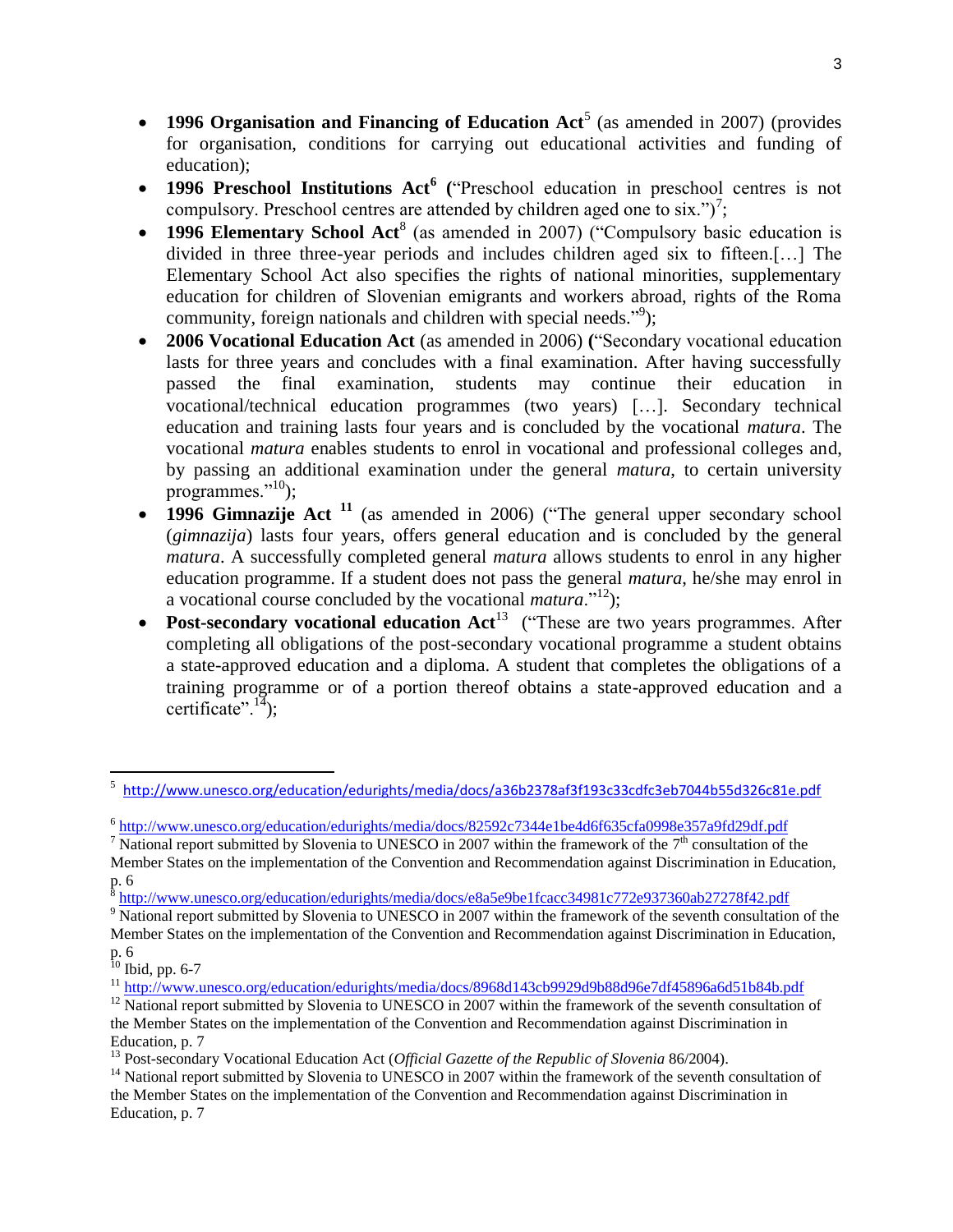- **Higher Education Act <sup>15</sup>** (as amended in 2006) ("The Higher Education Act regulates the following: conditions for establishing universities, faculties, art academies and postsecondary vocational institutions, procedures for adopting state-approved education programmes, methods for determining high-educational activities that are financed from public funds, and student status."<sup>16</sup>);
- **Placement of Children with Special Needs Act<sup>17</sup> ("In Slovenia, children with special** needs are educated within the public education system, in preschool centres and mainstream schools, in elementary schools for children with special needs and in institutions for education of children with special needs. Transition between programmes is possible. In compliance with the principle of choice at all levels of education, since 2000 education of children with special needs may be delivered by private preschool centres and schools, subject to conditions laid down by the OFEA."<sup>18</sup>);
- **Adult Education** ("The **Adult Education Act<sup>19</sup> determines the fundamental principles of** Adult Education in the country."<sup>20</sup> "The **labour legislation** which refers also to adult education, includes the **Employment Relationship Act** and the **Employment and Insurance against Unemployment Act** and also by collective agreements. […] The **Occupational Health and Safety Act**, the **Act on Pension and Disability Insurance**, the **Act on the Disabled by War** and the **Act on Training and Employment of the Disabled Persons** also deal with education and training of adults<sup>"21</sup>).

### **Policy Framework:**

6. "In its laws and development plans (**Slovenia's Development Strategy, National Development Programme**) Slovenia has made the commitment to implement measures and activities that will contribute to create a society of knowledge" $22$ .

7. "Consequently, since the mid-1990s amendments to all framework educational laws have been adopted, whereby greater flexibility of the formal education system has been enabled, a certificate system has been introduced, the area of adult education has been regulated, a higher

 $\overline{\phantom{a}}$ <sup>15</sup> <http://www.unesco.org/education/edurights/media/docs/497fbd5bb8f4333a30b658d9c18e8ec3bc0589eb.pdf>

<sup>&</sup>lt;sup>16</sup> National report submitted by Slovenia to UNESCO in 2007 within the framework of the seventh consultation of the Member States on the implementation of the Convention and Recommendation against Discrimination in Education, p. 7

<sup>&</sup>lt;sup>17</sup> Placement of Children with Special Needs Act (*Official Gazette of the Republic of Slovenia* 54/2000).

<sup>&</sup>lt;sup>18</sup> National report submitted by Slovenia to UNESCO in 2007 within the framework of the seventh consultation of the Member States on the implementation of the Convention and Recommendation against Discrimination in Education, p. 8

<sup>19</sup> <http://www.unesco.org/education/edurights/media/docs/bad282017ccb22c161d234af16c635c3769f16dd.pdf>

 $20$  Slovenia's national report on adult education submitted in the framework of the  $6<sup>th</sup>$  international conference on adult education, p. 10,

[http://www.unesco.org/fileadmin/MULTIMEDIA/INSTITUTES/UIL/confintea/pdf/National\\_Reports/Europe%20-](http://www.unesco.org/fileadmin/MULTIMEDIA/INSTITUTES/UIL/confintea/pdf/National_Reports/Europe%20-%20North%20America/Slovenia.pdf) [%20North%20America/Slovenia.pdf,](http://www.unesco.org/fileadmin/MULTIMEDIA/INSTITUTES/UIL/confintea/pdf/National_Reports/Europe%20-%20North%20America/Slovenia.pdf) Accessed on 26/11/2013

 $^{21}$  Ibid, pp. 11-12

<sup>&</sup>lt;sup>22</sup> National report submitted by Slovenia to UNESCO in 2007 within the framework of the seventh consultation of the Member States on the implementation of the Convention and Recommendation against Discrimination in Education, pp. 9-10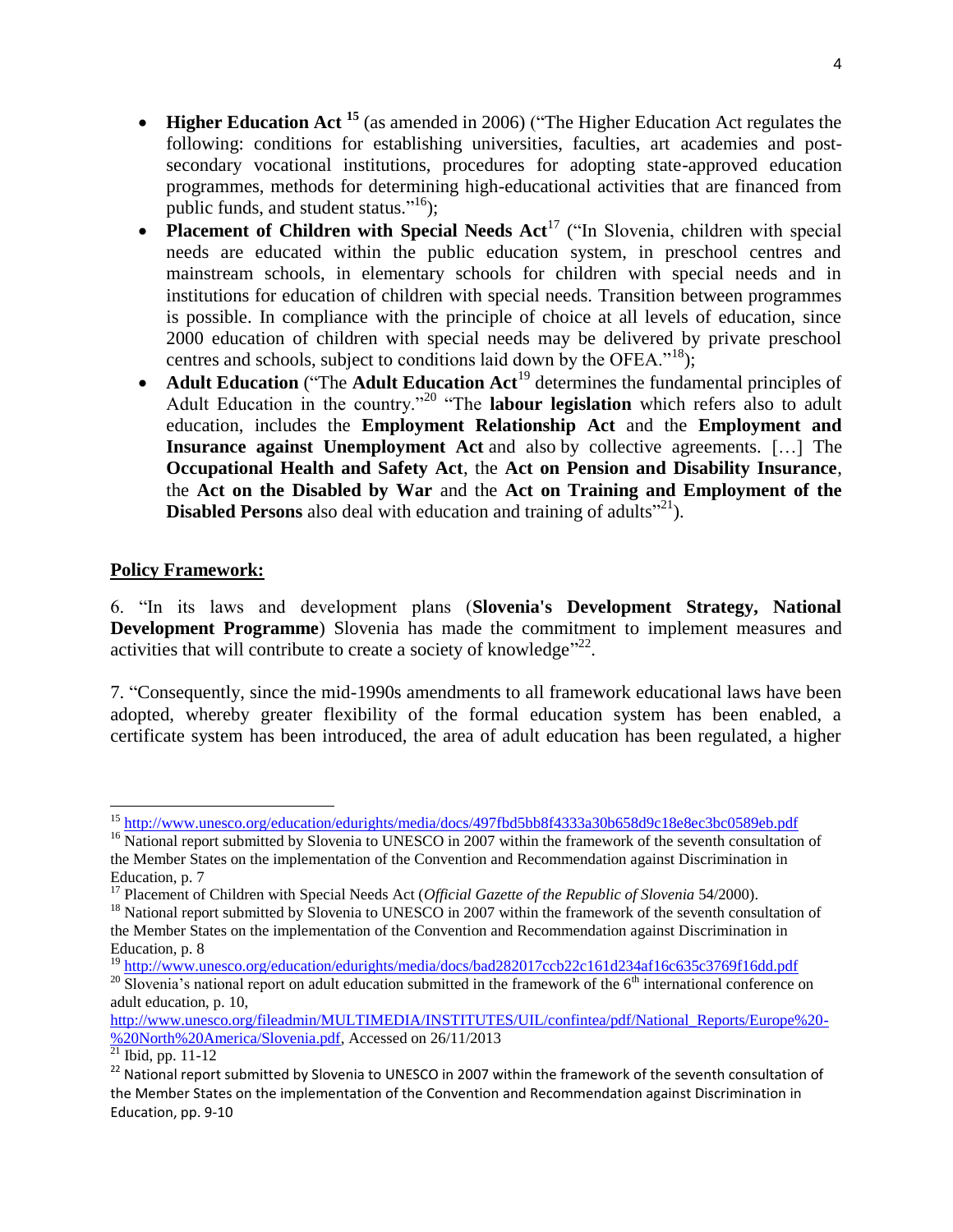degree of transition between different levels of education has been enabled, and a variety of educational opportunities have been established. [...]"<sup>23</sup>

8. "The implementation of the Education For All policy is confronted with problems in two areas, namely higher education and lifelong learning for socially deprived groups. In the last few years, the number of students at the higher education level increased threefold, which is a major burden for public finances. At the same time a number of elements of inequality appear, particularly regarding the opportunity of choosing the desired period of study (students from lower social levels choose shorter study programmes and less attractive studies in terms of social status). In next years it will be necessary, therefore, to give more attention to scholarship policy."<sup>24</sup>

#### **Human Rights Education**

9. "Education for peace and Human Rights is incorporated in the **White Paper on Education** from 2011 by the Ministry for Education and Sport; the Slovenian Educational system as such includes human rights and responsibilities, autonomy, justice and quality as general principles of education. It also proposes how human rights education, citizenship education and education for peace should be taught. It also includes the importance of enlargement of the educational offer, especially for vulnerable groups and that the measures of affirmative action for the most underprivileged groups are needed."<sup>25</sup>

10. Slovenia adopted the **Plan of Action (2005-2009) for the World Programme for Human Rights Education (UN)** focusing on the national school system, and put in place policies and legislation for a rights-based approach to education, with special attention given to human rights education. At the primary school level, topics linked to human rights are included in the school curriculum. As human rights education is a cross-curricular subject, it is also implemented through more flexible methods, such as theme days, activity weeks, or special events on the subject of human rights. In Slovenia, curricular projects were organized and carried out in cooperation with non-domestic partner schools (European Social Fund (ESF) projects, UNESCO ASP net, Comenius).<sup>26</sup>

11. "Slovenia also started with activities towards the implementation of **the second phase of the World Programme for Human Rights Education.** In Slovenia, HRE is systematically provided to police officers, who also learn about the role of national human rights institutions and NGOs through meetings with the Ombudsman and Amnesty International, among others. Special emphasis is placed on training of the police officers in how to manage stereotypes and prejudices and prevent discrimination. The subject of human rights also receives more emphasis in teacher education and training, school project tenders, and research topics."<sup>27</sup>

<sup>&</sup>lt;sup>23</sup> Ibid, pp. 9-10.

 $^{24}$  Ibid, pp. 9-10.

<sup>&</sup>lt;sup>25</sup> Slovenia's national report submitted to UNESCO on the measures taken for the implementation of the 1974 recommendation concerning education for international understanding, cooperation and peace and education relating to human rights and fundamental freedoms within the framework of the  $5<sup>th</sup>$  consultation, 2013, p. 4

<sup>&</sup>lt;sup>26</sup> Slovenia's national report submitted to UNESCO on the measures taken for the implementation of the 1974 recommendation concerning education for international understanding, cooperation and peace and education relating to human rights and fundamental freedoms within the framework of the  $5<sup>th</sup>$  consultation, 2013, p. 4

<sup>27</sup> Ibid, p. 5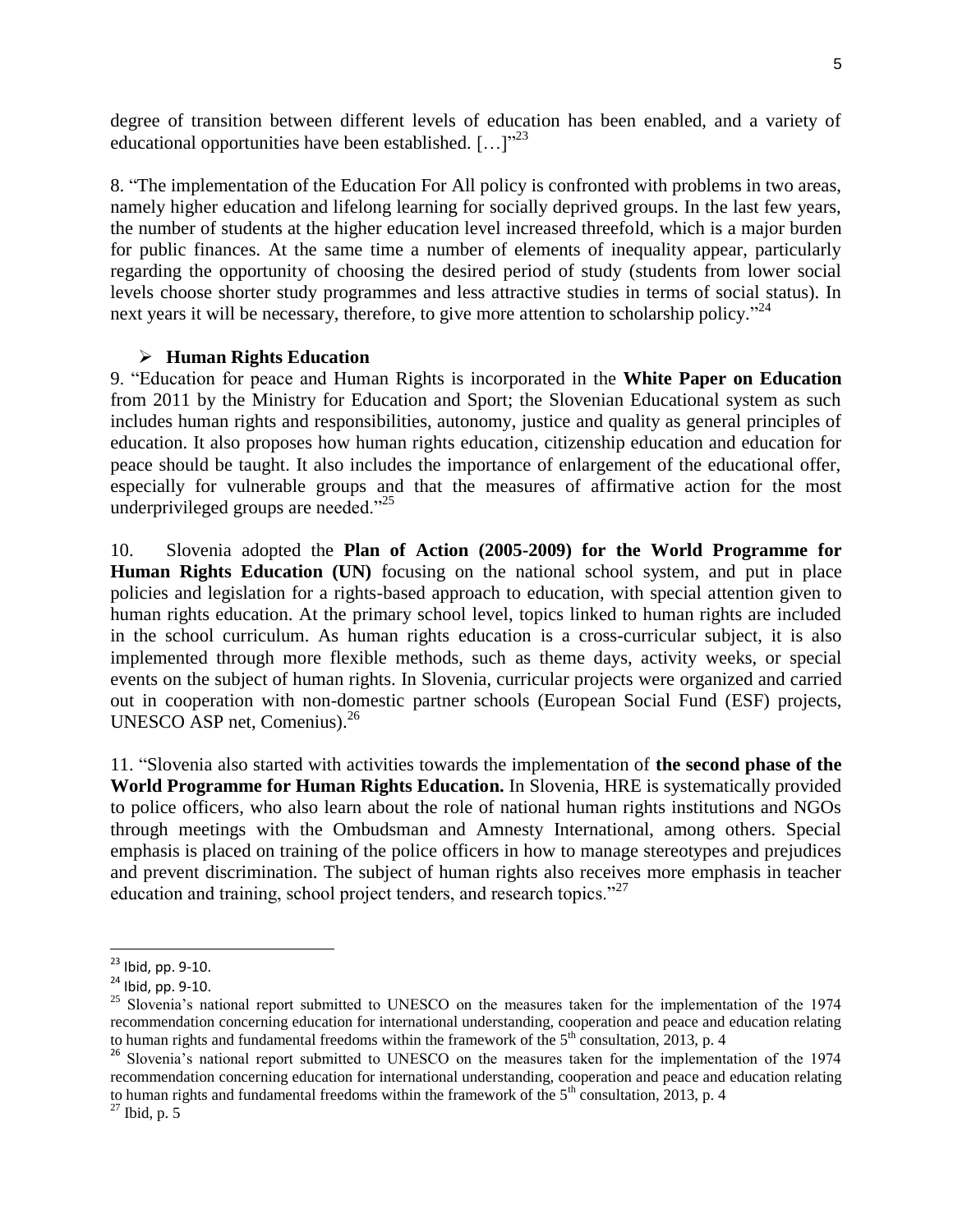12. "An important step in the field of combating family violence was the adoption of **THE FAMILY VIOLENCE PREVENTION ACT.** [...] To effectively implement the Act, the National Assembly of the RS adopted the **Resolution on the 2009–2014 National Programme on Prevention of Family Violence** which set out the goals, actions and key deliverers of policies for the prevention and reduction of family violence in Slovenia by 2014. […] The field of education is of great importance in both Resolution and Action plan. In 2009, the Ministry of Education and Sport adopted **Rules on the Treatment of Domestic Violence for Educational Institutions** in accordance with the Family Violence Act. The Rules aimed at professional staff, and sets out a course of action in educational institutions in case of children experiencing violence: identifying and reporting violence, work at educational institutions after a report has been filed, membership of a professional worker in a multi-disciplinary team at Social Work Centres, etc. School principals shall be responsible for the implementation of Rules. In accordance with the Family Violence Act and rules proposal, professional staff was trained to work with children undergoing domestic violence. Various projects for primary and secondary education have been carried out on experimental basis, providing a basis for subsequent inclusion of solutions/proposals in the education system."<sup>28</sup>

#### **Education for sustainable development**

13. "The **UNESCO Associated Schools Project Network** promotes education for sustainable development; peace and human rights; intercultural learning, the fight against HIV/Aids and reducing poverty; attaining environmental sustainability goals by utilising information and communication technology. In the 2011/2012 school year, 84 educational institutions were active members of the Slovenian ASPnet and 14 national projects of the ASPnet Slovenia were realized."<sup>29</sup>

#### **Immigrants students**

14. "In May 2007, the Minister of Education and Sport adopted the **Strategy of Integration of Children, Pupils and Students of Immigrants into the Educational System in the Republic of Slovenia.** The most important measures are: adjustments in the implementation of curriculum for faster and higher quality integration into the educational process; preparation of strategies for working with immigrant parents and their integration into school life; encouraging intercultural learning and positive attitude towards understanding and accepting differences; introducing Slovene as a second language; quality teaching of languages of immigrant children; quality education and training of teaching staff. On the basis of the above mentioned Strategy the first **Guidelines for the Education of Migrant Children in Kindergartens and in Schools** were adopted by the National Expert Council for General Education in 2009. The guidelines define the principles, measures and solutions for the integration of children with migrant background into the education system. A revised version of the Guidelines was published in 2012. The intention of the revised version was to be more concise and much more practice oriented: each measure, principle is followed by practical solutions. One of the chapters of the guidelines is dealing with the mother tongue and culture provision for migrant children – to help teachers providing these lessons, the National Education Institute prepared in 2012 Guidelines for the mother tongue and

<sup>28</sup> Ibid, pp. 7-8

<sup>29</sup> Ibid, p. 25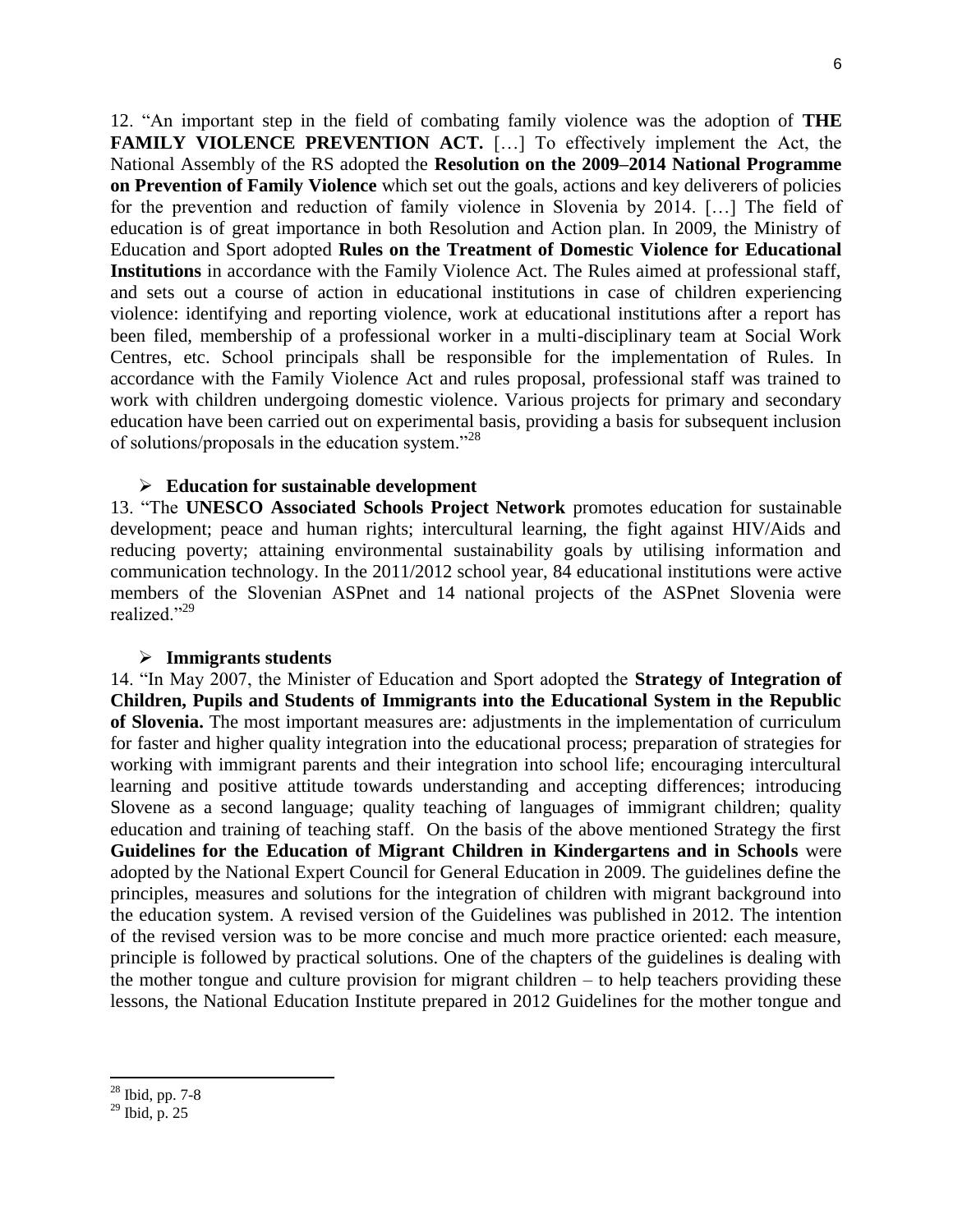culture tuition for migrant children in Slovenia. The Ministry for Education, Science, Culture and Sport has been for many years supporting and co-financing the mother tongue tuition".<sup>30</sup>

17. "In January 2013 the **Strategy for the Inclusion of Migrants in Adult Education** was written, however, it has not been adopted yet. The main aim of the strategy is to create conditions for the education of adult migrants for their integration into Slovene society and to enhance social cohesion. The goals are to encourage and motivate migrants for education for becoming more competitive on the labour market, for life-long learning and active citizenship. Another goal is to create equal opportunities in education for the people of various ethnicities and cultures and to enable better communication and understanding of the needs of migrants. The annex to the strategy is the action plan for 2013 and 2014, the aim of which is to enable the implementation of the strategy. For the following years until 2020 the formation of further two-year action plans is envisaged in the strategy."<sup>31</sup>

# **Roma population**

15. "The Government of the Republic of Slovenia adopted the **National Programme of Measures for Roma for the period 2010-2015** (hereinafter referred to as: NPMR 2010-2015) in March 2010. The NPMR 2010-2015 defined six strategic goals, which are the basis for concrete measures:

- 1. improving the **living conditions** of the Roma community and arranging Roma settlements in an orderly manner;
- 2. improving the **educational structure** of Roma community members and increasing attendance of Roma children in pre-school educational programmes and compulsory educational programmes, as well as increasing the inclusion of young and adult Roma in further educational processes in compliance with the principle of life-long learning;
- 3. increasing **employment** and decreasing unemployment rates of members of the Roma community;
- 4. improving **healthcare** for members of the Roma community, in particular of women and children;
- 5. preserving and developing **cultural, informational activities** of the Roma community, and endeavouring to preserve and develop different variations of the Roma language;
- 6. **raising awareness** of the majority population of the existence, culture, customs and traditions of the Roma community, and raising awareness of the minority population on their rights and obligations as citizens of the Republic of Slovenia.[…].

16. In order to ensure better education to Roma **The Strategy of Education of Roma in the Republic of Slovenia** (2004) was put forward. The Strategy, which was again revised in 2011, was prepared in close collaboration with the Union of Roma of Slovenia. The amended Strategy includes a number of measures and many of them have been carried out:

- a project introducing and educating Roma assistants;
- a network of schools with Roma pupils;

 $\overline{\phantom{a}}$ 

7

 $^{30}$  Ibid, pp. 4-5

 $31$  Ibid, pp. 4-5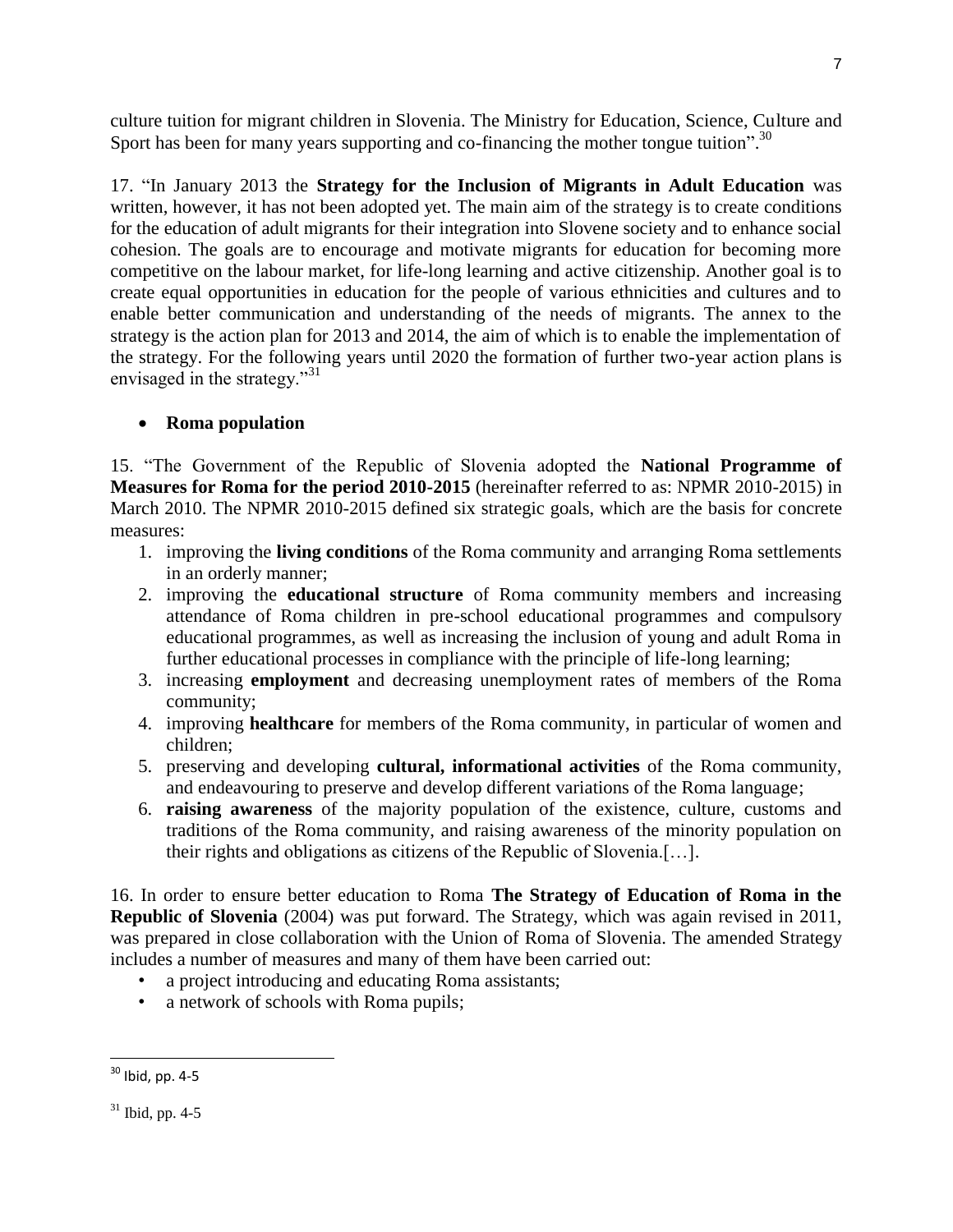- making and providing methods (and materials) for teaching Slovenian as a foreign language;
- implementing activities for promoting an intercultural dialogue;
- the standardization of the Roma language;
- financing education of adult Roma;
- proper scholarship policy;
- more favourable norms and standards for classes wherein the Roma children are integrated, including the financing of nutrition, textbooks, school trips, etc.;
- early inclusion in educational processes (setting up conditions for inclusion in pre-school education);
- creating conditions for developing confidence in schools, including the learning about Roma culture and the removal of prejudices;
- raising the quality of education provided to Roma children
- establishing a "support for learning" network, in particular for secondary school Roma students, etc. $32$

## **Gender Equality**

17. Measures and activities set out in the **Resolution on the National Programme for Equal Opportunities for Women and Men (2005 - 2013),** adopted in 2005, which refer to education, are aimed at bringing about systematic inclusion of gender equality into all levels of the educational system, namely, into curricula, teaching materials, and study programmes in the field of education, as well as into further education and training of professional staff in the educational system. Its main activities are: monitoring and developing curricula at all levels of the educational system from the perspective of gender equality, including from the perspective of education for equal and responsible partnership, parenthood and family life, the prevention of violence (against women) and means of non-violent conflict resolution, problems of human trafficking and sexual exploitation due to prostitution and pornography and sexual violence; shaping of recommendations for the inclusion of gender-equality education into all (relevant) subjects, areas and programmes; inclusion of gender-equality education into further training of professional staff; and monitoring students' books and other teaching materials from the perspective of gender-equality. Every two years action plans are prepared which include specific activities in order to achieve goals set up in the resolution.<sup>33</sup>

### **Cooperation:**

18. Slovenia is **party** to the 1960 UNESCO Convention against Discrimination in Education since 5 November 1992.

19. Slovenia **did not report** to UNESCO on the measures taken for the implementation of the 1960 UNESCO Convention against Discrimination in Education within the framework of the **Sixth Consultation** of Member States (covering the period 1994-1999). Slovenia **reported** to UNESCO within the framework of the **Seventh Consultation** of Member States (covering the

 $32$  Ibid, pp. 5-6

<sup>33</sup> Ibid, p. 7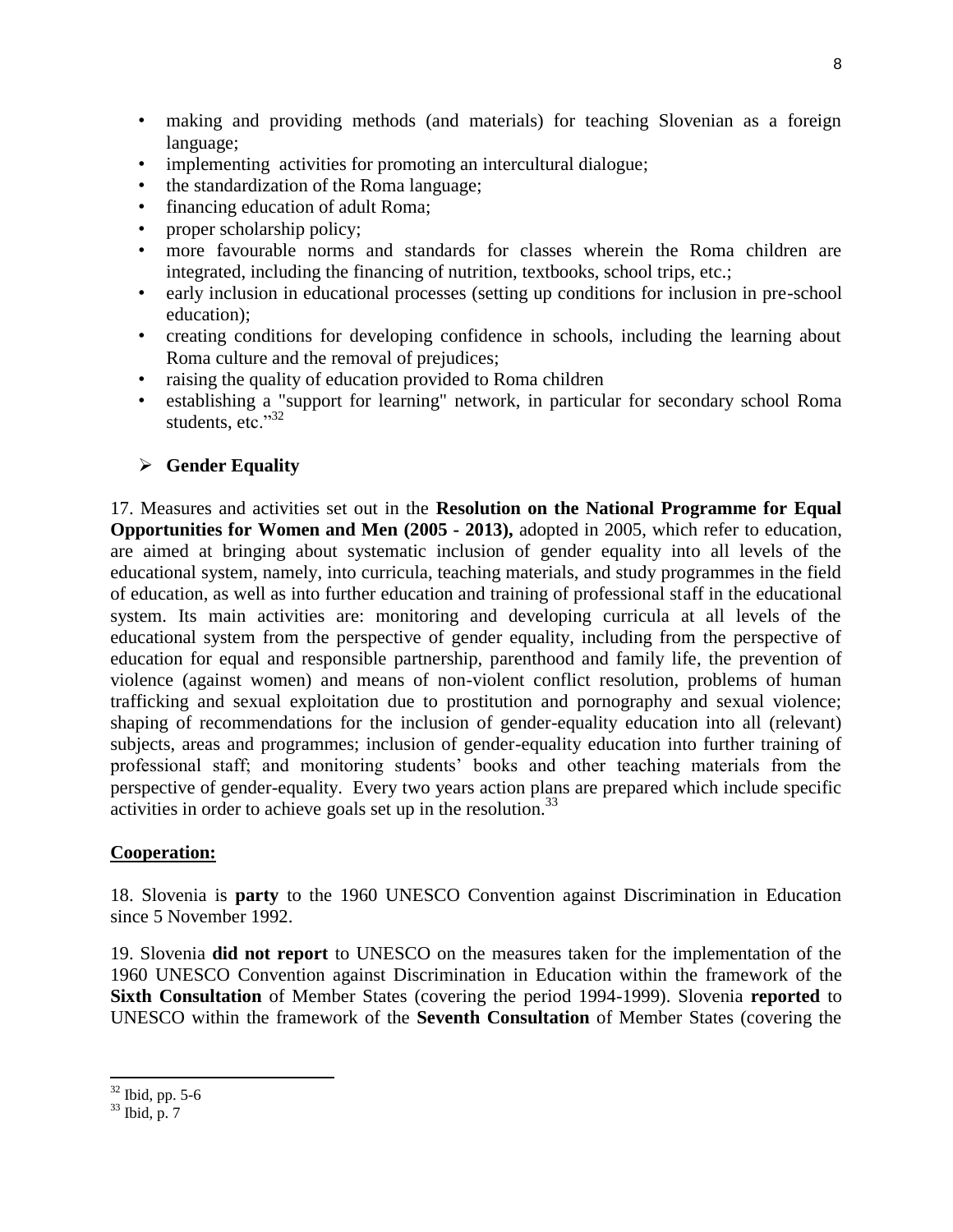period 2000-2005). However, Slovenia **did not report** to UNESCO within the framework of the recent **Eighth Consultation** of Member States (2013) (covering the period 2006-2011).

20. Slovenia **did not report** to UNESCO on the measures taken for the implementation of the 1974 UNESCO Recommendation concerning Education for International Understanding, Cooperation and Peace and Education relating to Human Rights and Fundamental Freedoms within the framework of the **Fourth Consultation** of Member States (covering the period 2005-2008). However, Slovenia **reported** to UNESCO within the framework of the **Fifth Consultation** of Member States (covering the period 2009-2012).

21. Slovenia **did not report** to UNESCO on the measures taken for the implementation of the 1976 UNESCO Recommendation on the Development of Adult Education within the framework of the **First Consultation** (1993). However, Slovenia **did report** to UNESCO within the framework of the **Second Consultation** of Member States (2011).

22. Slovenia is **not party** to the 1989 UNESCO Convention on Technical and Vocational Education.

### **Freedom of opinion and expression**

Constitutional and Legislative Framework:

23. Freedoms of expression and the press are protected under Article 39 of the Slovenian Constitution (1991).<sup>34</sup> The press is further regulated under the Mass Media Act (2001)<sup>35</sup> that provides the "right of correction" for anyone offended or insulted by information published in the media. Audiovisual media outlets are further regulated under the Audio Visual Media Services Act  $(2011)^{36}$ 

24. Defamation continues to be a criminal offence under Articles 160-161 of the Slovenian Penal Code, imposing a maximum penalty of one year in prison.<sup>37</sup> Under Articles 163-165, insults to the State, foreign countries or international organizations, Slovenian people and national communities are punishable by a fine or a jail term not exceeding one year.

25. Slovenia passed the Access to Public Information Act in March 2003.

26. Media Self-Regulation: Media self-regulation mechanisms exist through organizations such as the Slovenian Press Council, the Slovenian Association of Journalists, and the Council of Radio & Television Slovenia Ombudsman.

 $\overline{\phantom{a}}$ <sup>34</sup> [http://www.wipo.int/wipolex/en/text.jsp?file\\_id=180804](http://www.wipo.int/wipolex/en/text.jsp?file_id=180804)

<sup>35</sup> [http://www.rtvslo.si/files/razno/mass\\_media\\_act.pdf](http://www.rtvslo.si/files/razno/mass_media_act.pdf)

<sup>&</sup>lt;sup>36</sup> [http://wwwen.uni.lu/content/download/46784/536648/file/Slovenia\\_translation.pdf](http://wwwen.uni.lu/content/download/46784/536648/file/Slovenia_translation.pdf)

<sup>&</sup>lt;sup>37</sup> 2012 amended version[: https://www.ilo.org/dyn/natlex/docs/ELECTRONIC/92890/108410/F945022980/SVN-](https://www.ilo.org/dyn/natlex/docs/ELECTRONIC/92890/108410/F945022980/SVN-2012-L-92890.pdf)[2012-L-92890.pdf](https://www.ilo.org/dyn/natlex/docs/ELECTRONIC/92890/108410/F945022980/SVN-2012-L-92890.pdf)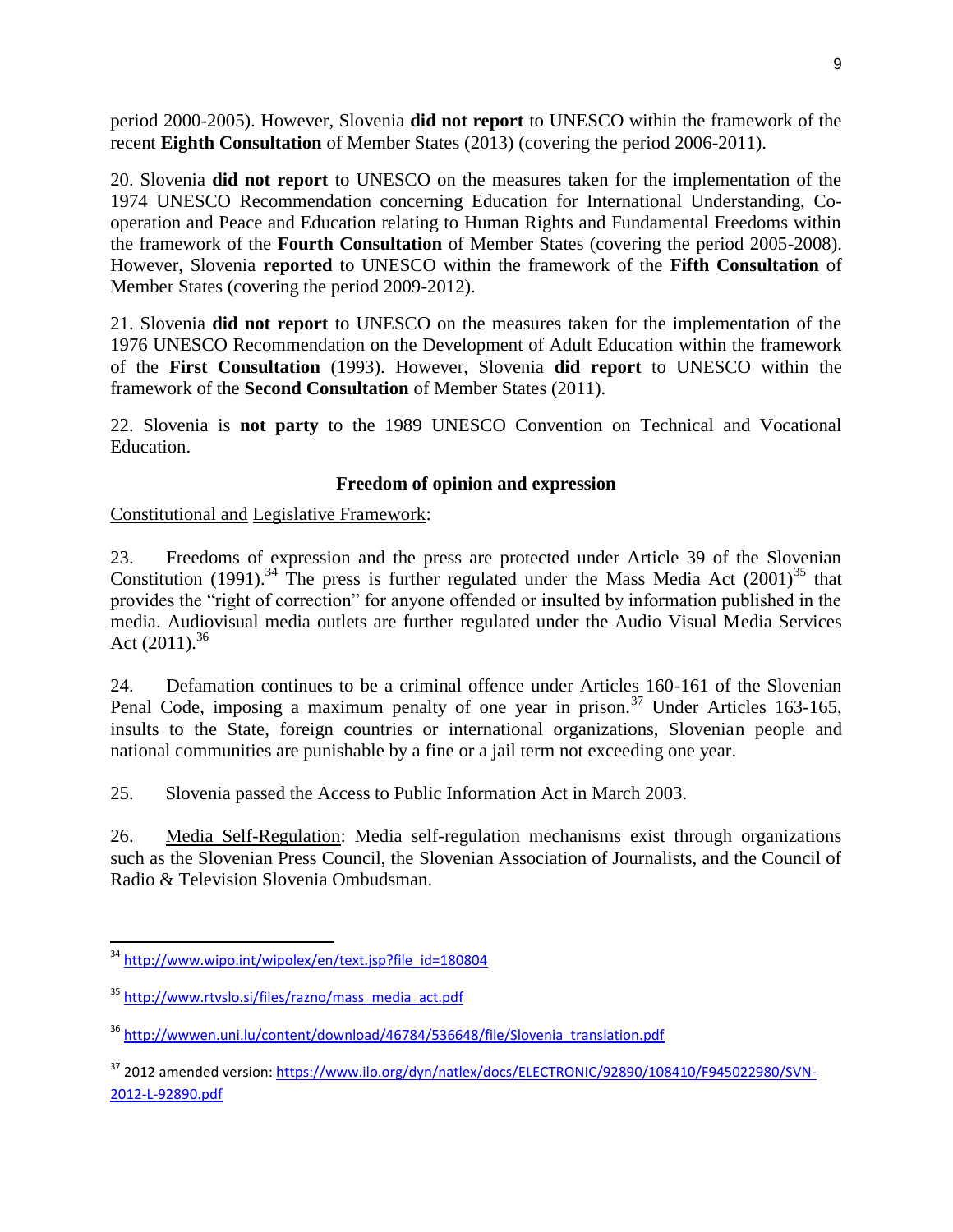27. UNESCO recorded no killing of journalists in Slovenia between 2008 and 2012.

### **Freedom of scientific research and the right to benefit from scientific progress and its applications**

28. In 1987–97 research and development expenditures totaled 1.6% of GNP, while in 2012, according to the Statistical Office of the Republic of Slovenia<sup>38</sup>, EUR 988.7 million was spent in Slovenia on R&D in all sectors, which represented 2.80% of GDP. Most of the funds for R&D were provided by the business enterprise sector (EUR 763.5 million or 77.2% of total expenditure), followed by the government sector (EUR 121.5 million or 12.3% of total expenditure), the higher education sector (EUR 103.3 million or 10.4% of total expenditure) and the private non-profit sector2) (EUR 0.4 million). More than half of persons employed in R&D were researchers.

29. Among 21.343 persons employed for indefinite or definite period in R&D, 59% were researchers. If persons (employed for indefinite or definite period and external collaborators) involved in R&D are expressed in full time equivalent3) (FTE), 15,333 persons were involved in R&D, of whom 9,093 were researchers. In terms of age and gender the structure of Slovenian researchers is satisfactory, since the share of researchers aged 34 years or younger is increasing. This share amounted to 34 % in 1990, and already to 39 % in 2008. At the same time a program of "Young researchers" includes increasing number of women, especially in the field of biotechnical science, medicine, social sciences and humanities, where women also have a majority share. The share of women among persons employed in R&D and among researchers was the same as in the previous year: among all employees 36% (7,700) were women, while among researchers (12,578) 36% were women, this exceeds the EU 27 average (30 %). However, in the academic sector, there were only 17 % of women with a title of full professor in 2007. According to the data from 2008, among the employed researchers the majority works in the area of technical science (42 %) and natural science (34 %), followed by social science (9 %), medical science (7 %), humanities (5 %), and biotechnical science (3 %).

30. In May 2011, the National Assembly of the Republic of Slovenia adopted **the Resolution on Research and Innovation Strategy of Slovenia 2011-2020**<sup>39</sup> which presents a modern vision of effective governance of the research and innovation system that should be open and democratic, providing possibilities for various stakeholders to participate in the planning, implementation and evaluation policies and ensuring the sharing of responsibilities in formulating the research and innovation system. The Resolution contains the analysis of the state of affairs and contains guidelines and road map for future reforms. Slovenia supports a comprehensive integration of science and the strengthening of its autonomy and institutions while supporting harmonized interdependence between science, development and innovation, which is unique in providing overall social progress and well-being.

l <sup>38</sup> http://www.stat.si/eng/novica\_prikazi.aspx?id=5873.

<sup>&</sup>lt;sup>39</sup> For more information, please see:

[http://www.arhiv.mvzt.gov.si/fileadmin/mvzt.gov.si/pageuploads/pdf/odnosi\\_z\\_javnostmi/12.4.11\\_RISS\\_ANG\\_nov](http://www.arhiv.mvzt.gov.si/fileadmin/mvzt.gov.si/pageuploads/pdf/odnosi_z_javnostmi/12.4.11_RISS_ANG_nova_verzija.pdf) [a\\_verzija.pdf.](http://www.arhiv.mvzt.gov.si/fileadmin/mvzt.gov.si/pageuploads/pdf/odnosi_z_javnostmi/12.4.11_RISS_ANG_nova_verzija.pdf)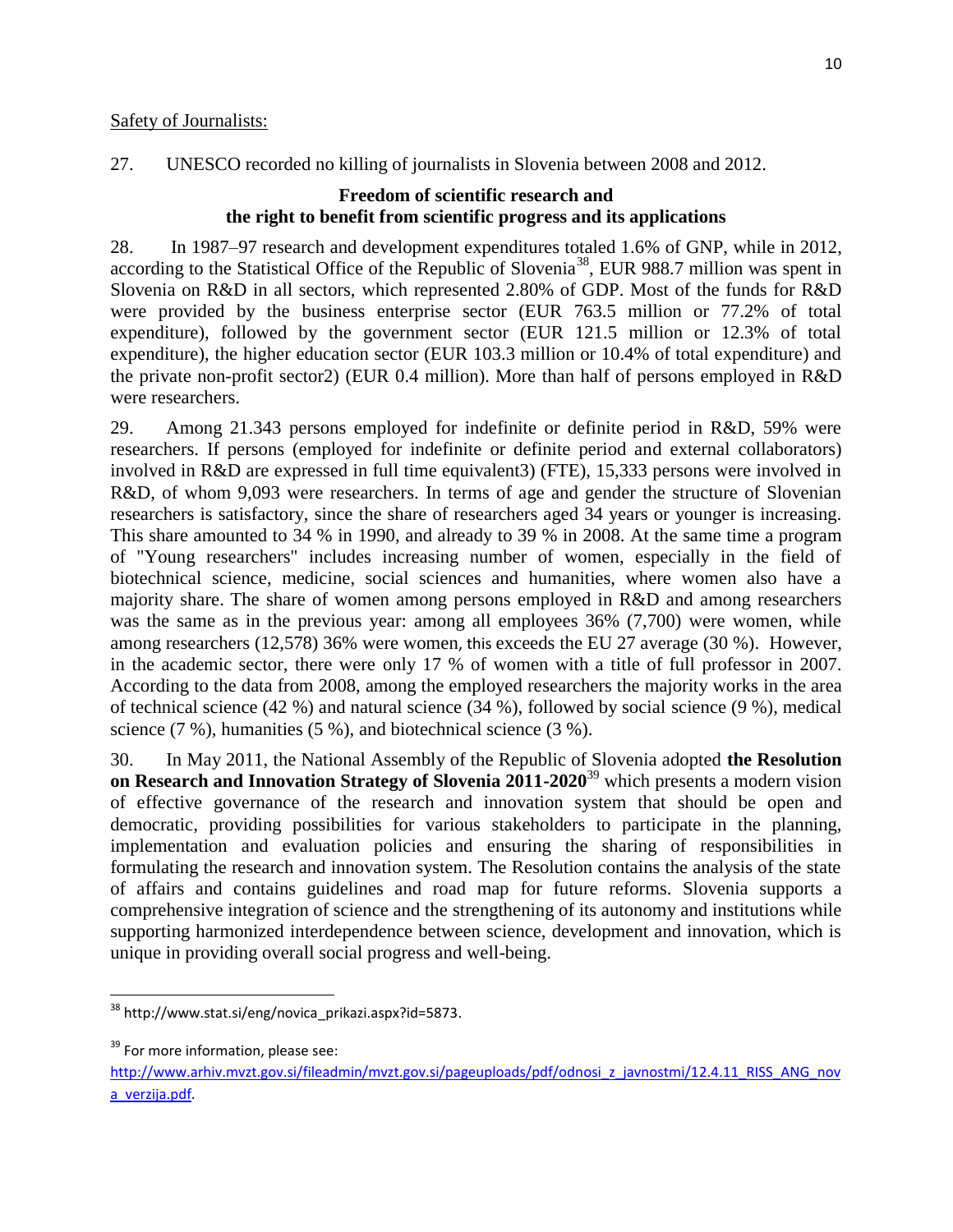31. In Slovenia, the questions of ethics in research are dealt with by the Commission of the Republic of Slovenia for Ethics in Medicine, being an independent body and Ethical Commission for the Experiments on Animals, operating at the Ministry of Agriculture, Forestry and Food. Slovenia ratified the Council of Europe Oviedo Convention on Human Rights and Biomedicine, and additional Protocol on Biomedical Research to Oviedo Convention which are legal and ethical instruments with force of law and are applied to the ethics of research on human in the country. Slovenia has special regulations concerning research on human embryos, handling human cells, tissues, etc. It follows closely the development of ethics in biomedicine, and continues to co-operate in elaborating international standards, e.g. guidelines for ethical assessment of research.

32. At the same time, with regard to social sciences research, the document underlines that there is a need in Slovenia for developing ethical and normative framework for protecting the rights of people, included in the research. Another important area where public debate and control is needed is related with so called 'dual use' of scientific achievements which may be in fact used against the benefit of society (for military purposes, terrorist acts, etc.). Therefore Slovenia envisages developing a national code of ethics, honour and good practices in science which could serve as a basis for codes of individual research institutions. It also intends to establish a Court of Honour for the scientific area.

33. In 2011, the National Assembly of the Republic of Slovenia also adopted the **Resolution on National Higher Education Programme 2011-2020<sup>40</sup> which envisages greater co-operation** and connection between both higher education institutions and research institutes. It foresees that by 2020, Slovenian higher education will be an integral part of the global higher education space, constantly improving its quality in co-operation and competition with the best foreign institutions (among benchmarks are: In 2020, 20% of Slovenian graduates will be mobile (short-time mobility). By 2020, the share of foreign students studying for the entire period of studies at Slovenian higher education institutions will be at least 10%. By 2020, at least one fifth of doctoral students will study in programmes which are joint programmes held with foreign universities. By 2020 there will be at least 10% of foreign citizens among teachers, staff and researchers in higher education. By the end of the decade, the scope of project activities in cooperation with the best foreign institutions and the share of funds obtained within the framework of international projects will increase).

# **III. RECOMMENDATIONS**

### **Right to education**

34. In the Report of the Working Group on the Universal Periodic Review of 17 February 2010,<sup>41</sup> various recommendations were made to Slovenia. The following concerned education:

*A - 29. To take measures to address stereotypical attitudes towards the Roma community and to promote access to education, health and employment for the Roma community (Bhutan);*

<sup>&</sup>lt;sup>40</sup> For more information, see:

http://www.arhiv.mvzt.gov.si/fileadmin/mvzt.gov.si/pageuploads/pdf/odnosi\_z\_javnostmi/12.4.11\_NPVS\_ANG\_no va\_verzija.pdf.

<sup>&</sup>lt;sup>41</sup> [http://www.upr-info.org/IMG/pdf/Recommendations\\_to\\_Slovenia\\_2010.pdf](http://www.upr-info.org/IMG/pdf/Recommendations_to_Slovenia_2010.pdf)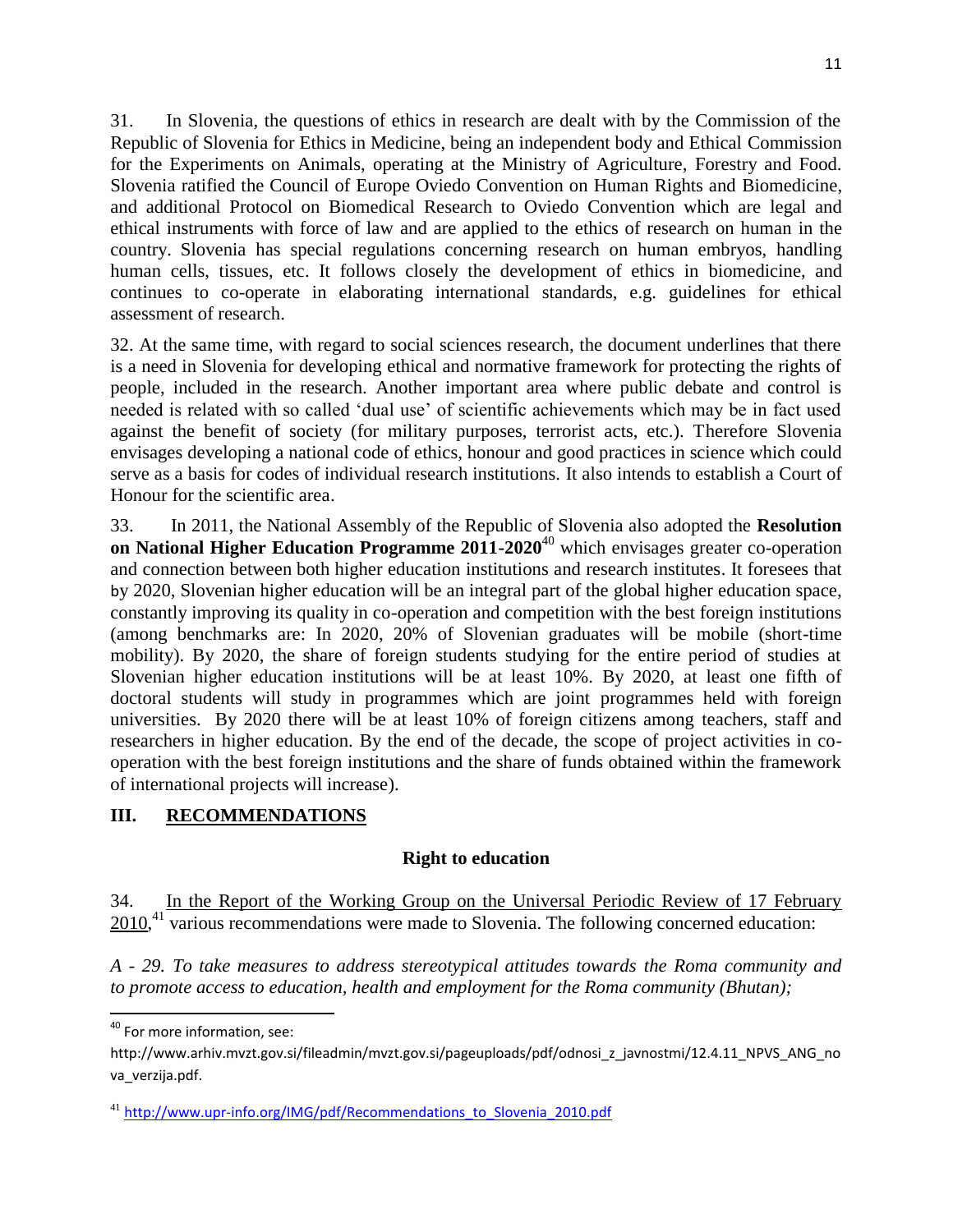*A - 31. To provide mandatory human rights education and training to police, prison and detention staff and members of the judiciary, including awareness-raising regarding the protection of the rights of minorities, women and children, and to ensure their accountability for any violation of human rights (Czech Republic);*

*A - 75. To pursue its national efforts to integrate human rights education into the education system and training programmes, and to continue to pursue that issue at the international level (Morocco);*

### Analysis:

35. Slovenia took extensive measure to integrate human rights into the education system, into the curriculum, and also into trainings (of teachers, police officers…). Slovenia also adopted new and revised plans/strategies regarding the Roma population.

Specific Recommendations for the  $2<sup>nd</sup>$  cycle of UPR on the right to education:

36. Slovenia is strongly encouraged:

- i) to submit state reports fort the periodic consultations of UNESCO's education related standard-setting instruments, especially for the Convention against Discrimination in Education;
- ii) to pursue its positive efforts to integrate human rights education into the educational system and training programs;
- iii) to intensify its efforts in taking into consideration the situation of rural women and children and in ensuring the effectiveness of the equal access to education;
- iv) to further its efforts to achieve the effectiveness of the equal access to education, especially for women and girls from the Roma population, and to promote their access and retention in all levels of education.

### **Freedom of opinion and expression**

37. Slovenia is recommended to decriminalize defamation in the Penal Code and to place it within the civil code.

38. Slovenia is also recommended that the insult provisions and their penalties be reformed to be better aligned with international standards on freedom of expression.

## **Freedom of scientific research and the right to benefit from scientific progress and its applications**

39. With regard to contribution of science and technology to development, Slovenia is encouraged to report to UNESCO within the framework of the on-going consultations with Member States on the monitoring of the implementation and a possible revision of the 1974 Recommendation on the Status of Scientific Researchers, in particular on the measures undertaken in the country to implement such principles of the Recommendation as the obligation of state authorities to ensure that scientific researchers have the responsibility and the right to work in a spirit of intellectual freedom; to participate in the determination of the aims, content and methods of research, which should be compatible with respect for universal human rights and